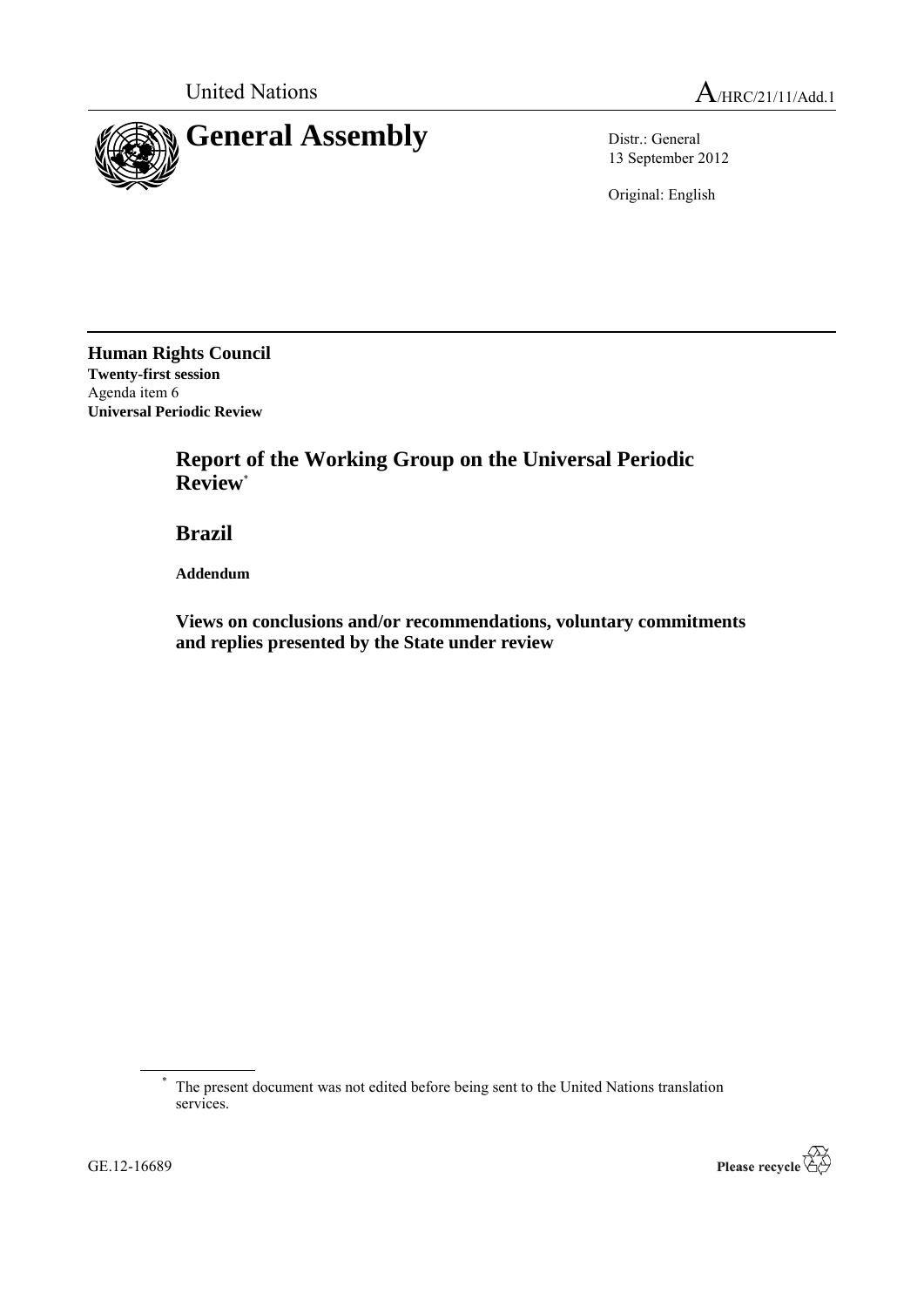1. The Brazilian State participated in the second cycle of the Universal Periodic Review in a transparent, constructive and inclusive manner, reiterating its unwavering support for the International Human Rights System. For Brazil, the effectiveness and credibility of the UPR depend, on the one hand, on the ability of States to present constructive recommendations that are appropriate to the reality of the country under review, and, on the other, on the commitment of States under review to the critical evaluation and, as appropriate, with the acceptance and implementation of the suggestions, based on the recognition that all countries, without exception, have challenges to overcome.

2. In accordance with this position, Brazil apprised all comments and the 170 recommendations received at its review on May 25. During the following months, a careful examination of the recommendations was undertaken. Appreciating the improvement of the situation of human rights domestically, and attaching high importance to the cooperation with the UPR, Brazil has made significant efforts of legal, political and institutional analysis of all above mentioned recommendations. Such task directly involved 15 Ministries<sup>1</sup>. This broad discussion was essential to lay the foundation for a more effective implementation of the accepted recommendations, in partnership with the Legislative and the Judiciary branches, and with civil society.

3. This Addendum expresses the acceptance of nearly all recommendations as formulated (159 of a total of 170 recommendations), in the extent that Brazil shares the ideals therein and is committed to their implementation. A small number of recommendations, 10, whose content face institutional constraints, have enjoyed partial support; such position is explained in comments in the items below. Only one recommendation, which is inconsistent with constitutional and legal principles of the Brazilian legal system, could not enjoy the support of the Brazilian State. Also in this case, this Addendum contains the grounds of the non-support, clarifying the elements which justify the position adopted.

4. Finally, it should be mentioned that the Brazilian State received with great satisfaction the international recognition of the positive results achieved by recent public policies for the realization of human rights in the country. Nearly a third of the recommendations received used the expression "*to continue its efforts*", and two of them referred to "*sharing with other countries the good practices and progresses achieved* ", especially with regard to poverty reduction and social inclusion.

# **General recommendations on human rights**

5. The following recommendations enjoy the support of Brazil: **119.6, 119.25, 119.26, 119.27, 119.28, 119.31, 119.41, 119.42, 119.103** and **119.130**.

6. Brazil expresses partial support for **recommendation No. 119.127**. The Federal Constitution provides for the State protection of the family, which is the basis of society. Brazil has public policies aimed at protecting the family and ensuring the conditions for raising their children. However, Brazilian institutions recognize other family arrangements as also eligible for protection, such as women raising children alone.

<sup>1</sup> Secretariat of Human Rights of the Presidency of the Republic, Ministry of External Relations, Secretariat of Policies for Women of the Presidency of the Republic, Secretariat of Policies for Promotion of Racial Equality, General Secretariat of the Presidency of the Republic, Ministry of Social Development, Ministry of Agrarian Development, Ministry of Health, Ministry of Justice, Attorney-General of the Union, Ministry of Education, Ministry of Mines and Energy, Ministry of the Environment, Ministry of Sports, Ministry of Urban Development.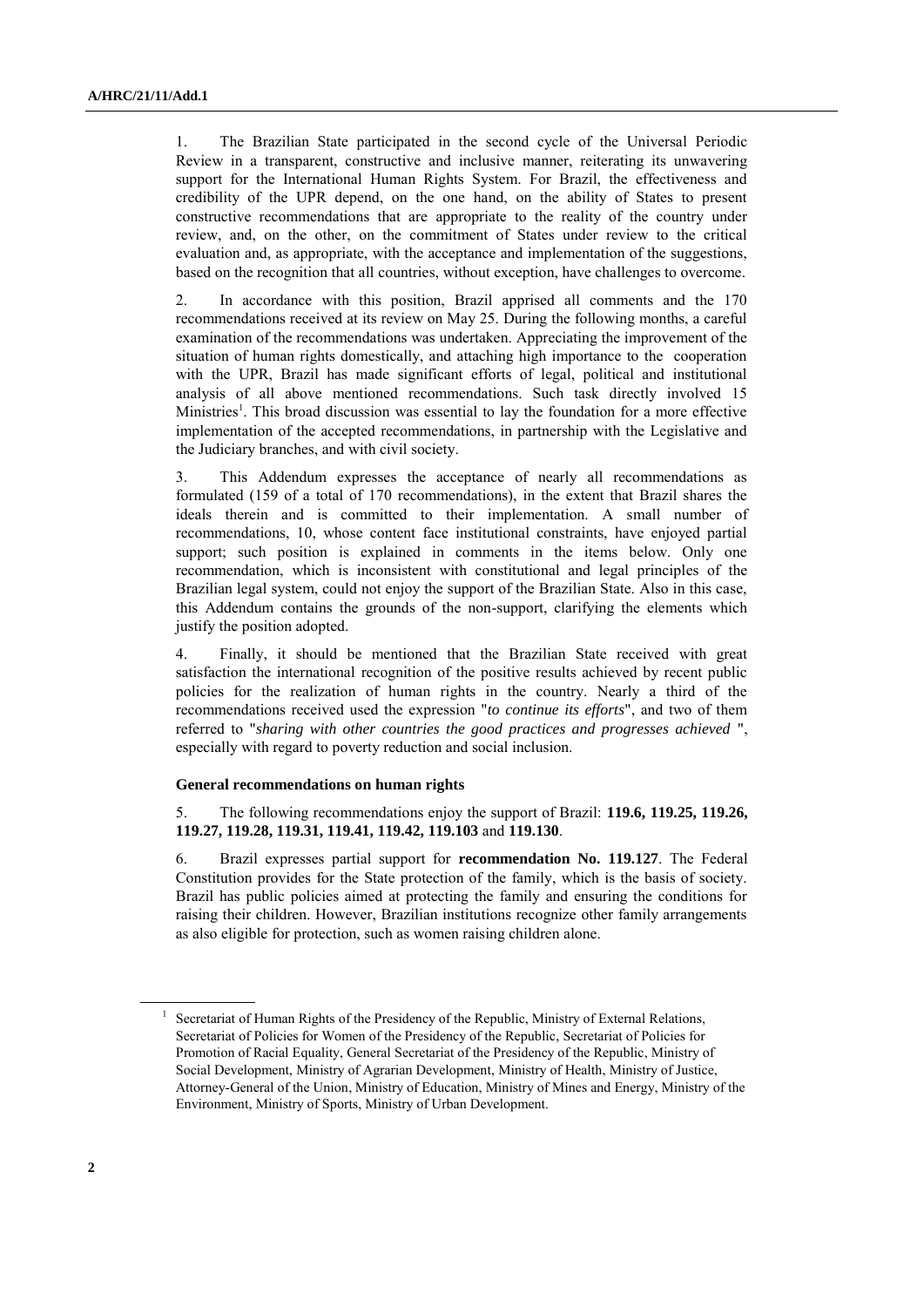### **Development and social inclusion**

7. All recommendations regarding the subject enjoy the support of Brazil: 119.29, 119.30, 119.32, 119.49, 119.106, 119.107, 119.119, 119.131, 119.132, 119.133, 119.134, 119.135, 119.136, 119.137, 119.139, 119.141, 119.142, 119.143, 119.144, 119.145, 119.150 and 119.154.

# **National human rights institution**

8. All recommendations regarding the subject enjoy the support of Brazil: **119.16, 119.17, 119.18, 119.19, 119.20, 119.21, 119.22** and **119.23**.

### **International human rights instruments**

9. The following recommendations enjoy the support of Brazil: **119.1, 119.2, 119.4, 119.5, 119.7** and **119.8**.

10. **Recommendation No. 119.3** enjoys the partial support of Brazil. The Brazilian State has ratified nearly all international human rights treaties. Regarding the Second Optional Protocol to the International Covenant on Civil and Political Rights, to which Brazil is a signatory, the reservation mentioned at the recommendation was fundamental to the consensus needed for the celebration of the instrument, and is provided for in its Article 2 (1).

11. Brazil expresses partial support for **recommendation No. 119.9**. The Brazilian State attaches great importance to the promotion and protection of such rights – as indicated by the strong emphasis on foreign policy actions for their promotion and their correlation with development. Nevertheless, the ratification of the Protocol shall be preceded by comprehensive discussions among the different bodies and national councils responsible for debating the formulation and monitoring of public policies affecting economic, social and cultural rights, since its ratification will generate obligations whose implications need be understood by all key State and non-State actors.

12. **Recommendation No. 119.10** enjoys the partial support of Brazil. Regarding ILO Convention No. 189, the Ministry of Labor created, in 2012, a Tripartite Commission on Domestic Work<sup>2</sup>, which is responsible for examining the Convention and for issuing advisory opinions on its content and its referral to the Congress. On the same topic, it must be highlighted that the Proposed Constitutional Amendment No. 478 of 2010, which extends rights to domestic workers, is under consideration at the Congress. With regard to Convention No. 87, Brazil recognizes the right to freedom of professional or union association, according to Article 8 of the Federal Constitution, observing the principle of union unity, as provided for in item II of Article 8.

# **Human rights defenders**

13. The following recommendations enjoy the support of Brazil: **119.80, 119.81, 119.82, 119.83, 119.84, 119.85, 119.86, 119.87, 119.88** and **119.89**.

14. Brazil partially supports **recommendation No. 119.79**. In 2004, the Federal Constitution was amended to allow the Attorney-General of the Republic ("Procurador-Geral da República") to request the Supreme Federal Court, at any stage of the

<sup>&</sup>lt;sup>2</sup> The Tripartite Commission on Domestic Work is composed of representatives of the General Secretariat of the Presidency, the Secretariat of Policies for Women, the Secretariat for Policies to Promote Racial Equality, the Ministry of Labour and Employment, the Ministry of Social Welfare, the Ministry of Foreign Relations, as well as employers' confederations and workers' union centrals.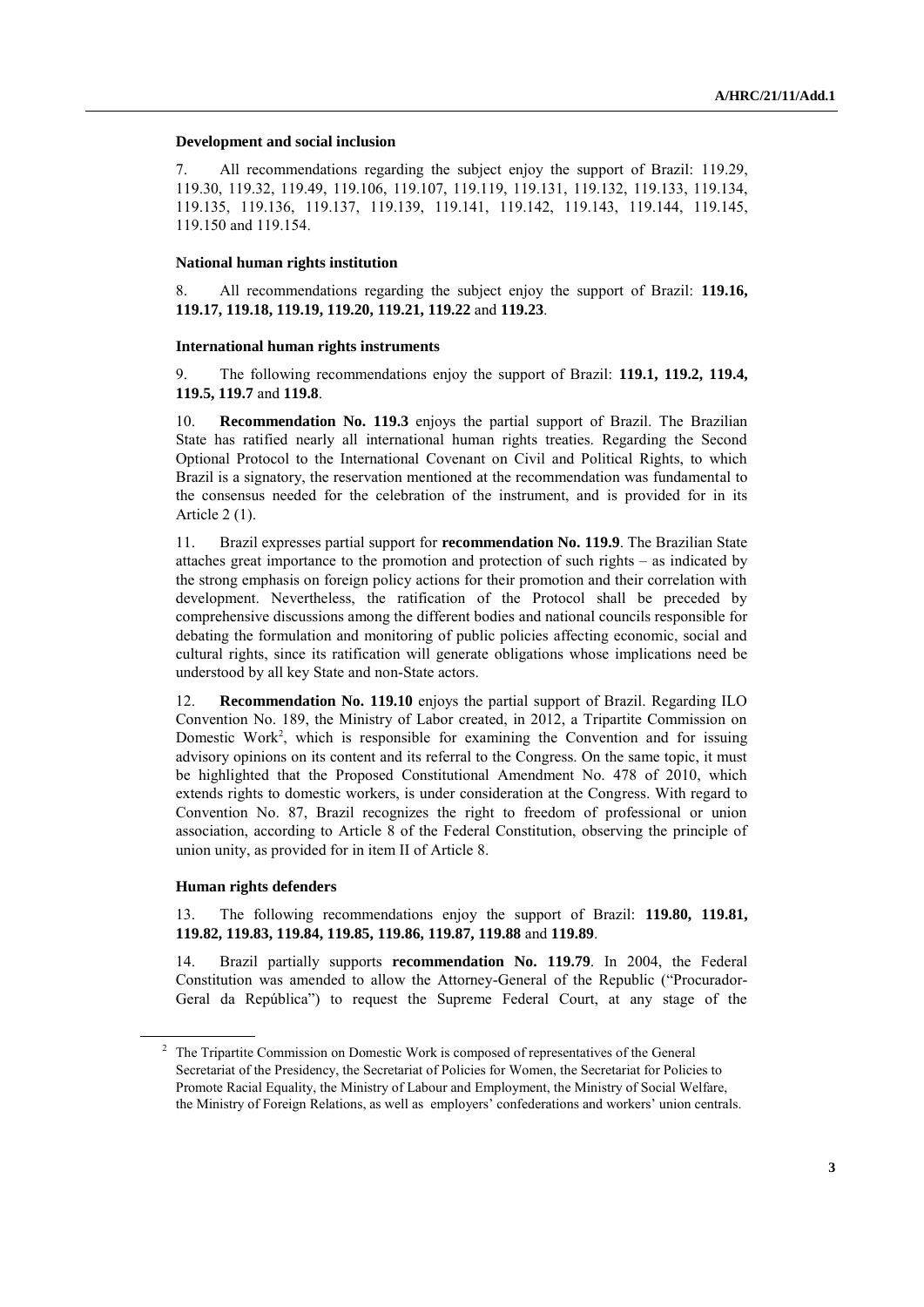investigation or judicial proceeding, the transfer of cases involving serious human rights violations to the jurisdiction of the Federal Justice (art. 109, paragraph 5 of the Federal Constitution).

### **Public security, justice and prison system**

15. The following recommendations enjoy the support of Brazil: 119.11, 119.13, 119.14, 119.15, 119.59, 119.61, 119.63, 119.64, 119.65, 119.66, 119.67, 119.68, 119.69, 119.70, 119.71, 119.72, 119.73, 119.74, 119.75, 119.76, 119.77, 119.78, 119.110, 119.111, 119.112, 119.113, 119.114, 119.115, 119.116, 119.117, 119.118, 119.120, 119.121, 119.122 and 119.123.

16. Brazil partially supports recommendation No. 119.12. The Executive drafted a bill, currently under discussion at the Congress, which ensures the independence and autonomy of the members of the National Mechanism for the Prevention and Combat of Torture, in accordance with the Optional Protocol to the Convention against Torture, enacted into Brazilian law through Decree No. 6.085/07, on April 19, 2007.

17. Recommendation No. 60 cannot enjoy the support of Brazil, in light of the constitutional provision on the existence of civilian and military police forces. Civilian Police Forces are responsible for the tasks of judiciary police and for the investigation of criminal offenses, except military offenses. Military police forces are responsible for ostensible policing and for the preservation of public order (art. 144, paragraphs 5 and 6 of the Federal Constitution). It should be noted that Brazil has adopted measures to improve control over the actions of public safety professionals, in particular through ombudsmen and internal affairs offices, as well as through the permanent training of professionals in human rights and the encouragement of the differentiated use of force.

18. Brazil expresses partial support for recommendation No. 119.62. The government has violence-reduction policies aimed at the security of the population, such as "Brasil Mais Seguro" ("Safer Brazil") and "Crack, é possível vencer" ("It is possible to beat crack"). The extension to other federal states of any action, such as Pacifying Police Units, depends on the specifics of each location and on the acquiescence of each federal entity, due to the federal pact enshrined in the Federal Constitution. It must also be noted that the model of proximity policing, integrated in the program of Pacifying Police Units in the state of Rio de Janeiro, is encouraged by the Brazilian government in the other states of the federation, within the framework of the National Policy of Public Safety.

# **Promotion of equality**

19. The following recommendations enjoy the support of Brazil: 119.34, 119.35, 119.36, 119.37, 119.38, 119.39, 119.40, 119.43, 119.44, 119.45, 119.46, 119.47, 119.48, 119.50, 119.51, 119.52, 119.53, 119.54, 119.55, 119.90, 119.91, 119.92, 119.93, 119.94, 119.95, 119.96, 119.97, 119.138, 119.140 and 119.162.

20. Brazil partially supports **recommendation No. 119.24**. The civil union of persons of the same sex is already legally recognized in Brazil, as a result of a decision of the Supreme Federal Court.

#### **Rights of indigenous people**

21. All recommendations on the subject enjoy the support of Brazil: **119.163, 119.164, 119.165, 119.166, 119.167, 119.168** and 119.**169**.

22. In what concerns **recommendation No. 119.167**, the Federal Constitution provides that indigenous communities shall be listened, and that the Congress shall issue an authorization for the use of water resources, research and mining of mineral resources in